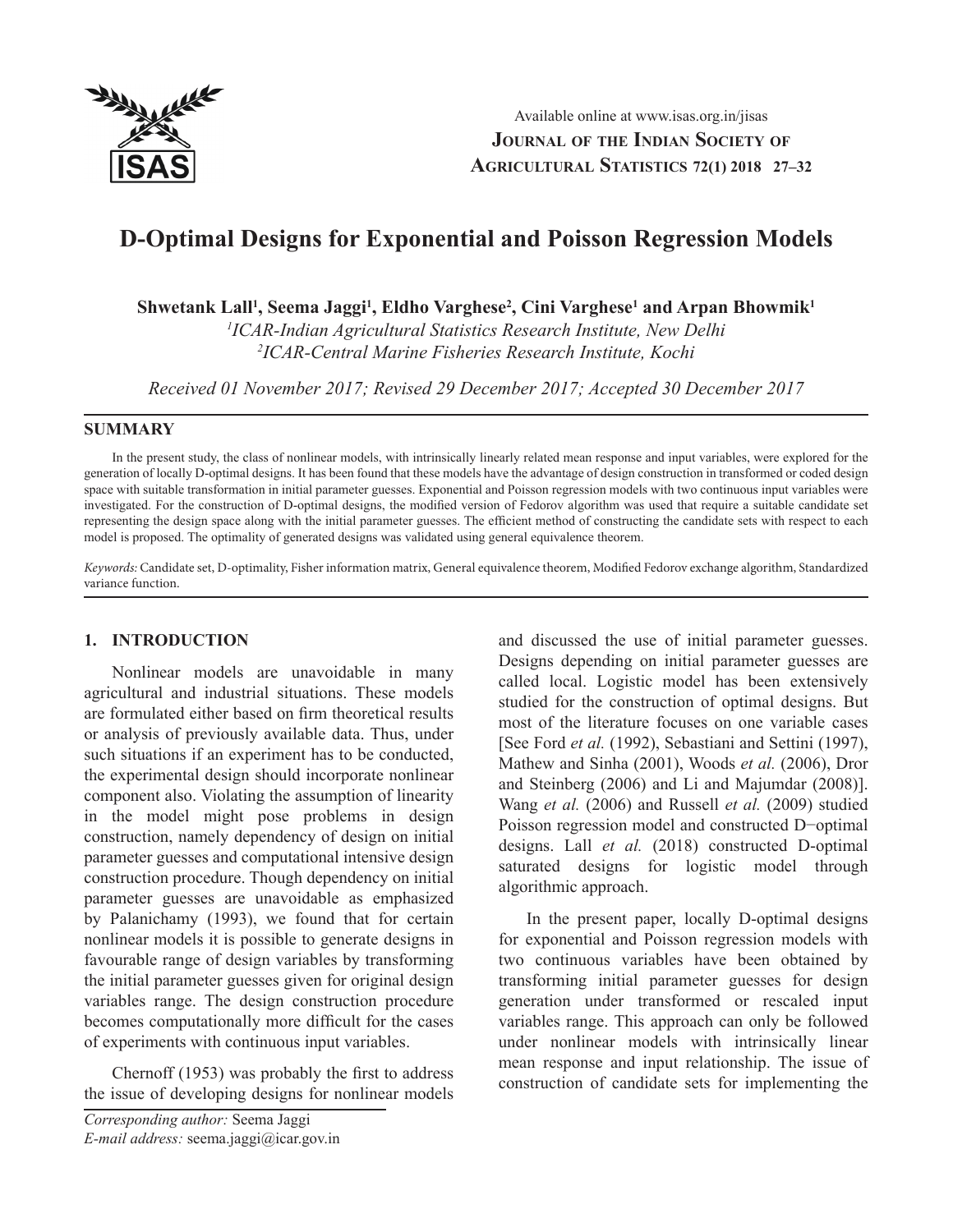modified version of Fedorov algorithm is addressed Under different model settings, the efficient method of constructing a candidate set for successful performance of the algorithm is given. We investigate exponential and Poisson regression models and obtained D-optimal designs under these model setups.

## **2. Model and Algorithmic Procedure**

A nonlinear model with intrinsically linear mean response and input relation can be defined as:

$$
E(y_u) = \eta(\mathbf{x}_u, \mathbf{\theta}), u = 1, 2, ..., n
$$
 (1)

where,  $y_u$  is the response,  $\mathbf{x}_u$  is the input setting,  $\boldsymbol{\theta}$ is the vector of unknown parameters and  $\eta(\mathbf{x}_u, \boldsymbol{\theta})$  is the intrinsically linear relationship between mean response and input variables. This relational function is called intrinsically linear because it can be transformed to a linear function. Following Atkinson *et al.* (2007), the basic notations and terms are defined here.

For model (1), a Fisher Information Matrix (FIM) of a design say ξ with n design points can be defined as:

$$
\mathbf{M}(\xi,\boldsymbol{\theta}) = \frac{1}{n} \sum_{x} \left[ \frac{\partial \eta(x,\boldsymbol{\theta})}{\partial \boldsymbol{\theta}} \right] \left[ \frac{\partial \eta(x,\boldsymbol{\theta})}{\partial \boldsymbol{\theta}} \right]'
$$
(2)

A D-optimal design maximizes the determinant of its respective FIM compared to any other design for a given number of runs. For a given design ξ, standardized variance function is defined for any point **x** from the design space  $(\gamma)$  as:

$$
d(\xi, \mathbf{x}) = \left[\frac{\partial \eta(\mathbf{x}, \boldsymbol{\theta})}{\partial \boldsymbol{\theta}'}\right] \mathbf{M}^{-1}(\xi, \boldsymbol{\theta}) \left[\frac{\partial \eta(\mathbf{x}, \boldsymbol{\theta})}{\partial \boldsymbol{\theta}}\right]
$$
(3)

Let  $\theta_0$  be the initial parameter guess. As  $\eta(x,\theta)$ is nonlinear, both FIM and standardized variance function will depend upon  $\theta_0$ . Thus a D-optimal design will also be dependent on  $\theta_0$ . Optimality of a given design can be checked using General Equivalence theorem which was extended to nonlinear models by White (1973) and Whittle (1973). For a D-optimal design, the following inequality holds:

$$
d(\mathbf{x},\xi) = \left( \left[ \frac{\partial \eta(\mathbf{x},\boldsymbol{\theta})}{\partial \boldsymbol{\theta}} \right] \mathbf{M}^{-1}(\xi,\boldsymbol{\theta}) \left[ \frac{\partial \eta(\mathbf{x},\boldsymbol{\theta})}{\partial \boldsymbol{\theta}} \right] \right)_{\boldsymbol{\theta}=\boldsymbol{\theta}_0} \leq k \ , \ \forall \mathbf{x} \in \chi \ (4)
$$

where, k is the number of unknown parameters in the model.

For construction of D-optimal designs for models with more than one continuous variable, we employ the Fedorov algorithm (Fedorov, 1972), which works on computation of design point exchange. The modified version of the algorithm used in this study is as follows:

- (i) Obtaining Candidate Set (CS): A grid of design points representing the design space.
- (ii) Selecting Initial design  $(\xi_0)$ : A random or user provided design of size n with positive determinant of its FIM.
- (iii) Use of an exchange computation: one design point is exchanged between the design and the candidate set at every iteration until the stopping criterion is met.
- (iv) Stopping criterion: No significant improvement in determinant of FIM or the design satisfies the general equivalence theorem.

Let at iteration j, 
$$
\mathbf{x}_{in} \in
$$
 Candidate Set,  
\n $\mathbf{x}_{out} \in \text{design}(j), \mathbf{a} = \frac{\partial \eta(\mathbf{x}_{out}, \boldsymbol{\theta})}{\partial \boldsymbol{\theta}} \bigg|_{\boldsymbol{\theta} = \boldsymbol{\theta}_0} \text{ and } \mathbf{b} = \frac{\partial \eta(\mathbf{x}_{in}, \boldsymbol{\theta})}{\partial \boldsymbol{\theta}} \bigg|_{\boldsymbol{\theta} = \boldsymbol{\theta}_0}$ 

Thus, the design point exchange can be performed by maximizing the following expression (Fedorov, 1972 page 100):

$$
\Delta(x_{in}, x_{out}) = 1 + \mathbf{a}' \mathbf{N}_j^{-1} \mathbf{a} - \mathbf{b}' \mathbf{N}_j^{-1} \mathbf{b} - (\mathbf{a}' \mathbf{N}_j^{-1} \mathbf{a}) (\mathbf{b}' \mathbf{N}_j^{-1} \mathbf{b}) + (\mathbf{a}' \mathbf{N}_j^{-1} \mathbf{b})^2
$$
\n(5)

where,  $N_i = n \times M(\xi_i, \theta)$ .

Since a discrete representation of the design space is used here, it might be possible that some points other than candidate set can increase the determinant of FIM on performing exchange. Thus, optimality of design generated using Fedorov algorithm may not be guaranteed. To handle this problem, an additional search step is proposed. We assume that the design generated by the Fedorov algorithm is near to optimal design if not optimal and implement the above mentioned algorithm once again. This time the candidate set is reconstructed as the grid of design points in the vicinity of design (say  $\xi^{1*}$ ), which was found using the original candidate set and the initial design is chosen as design  $\xi$ <sup>1</sup>\* only.

Let  $f(x, \theta)$  be the linear polynomial function of **x** and **θ** under nonlinear setup η(**x**, **θ**) of model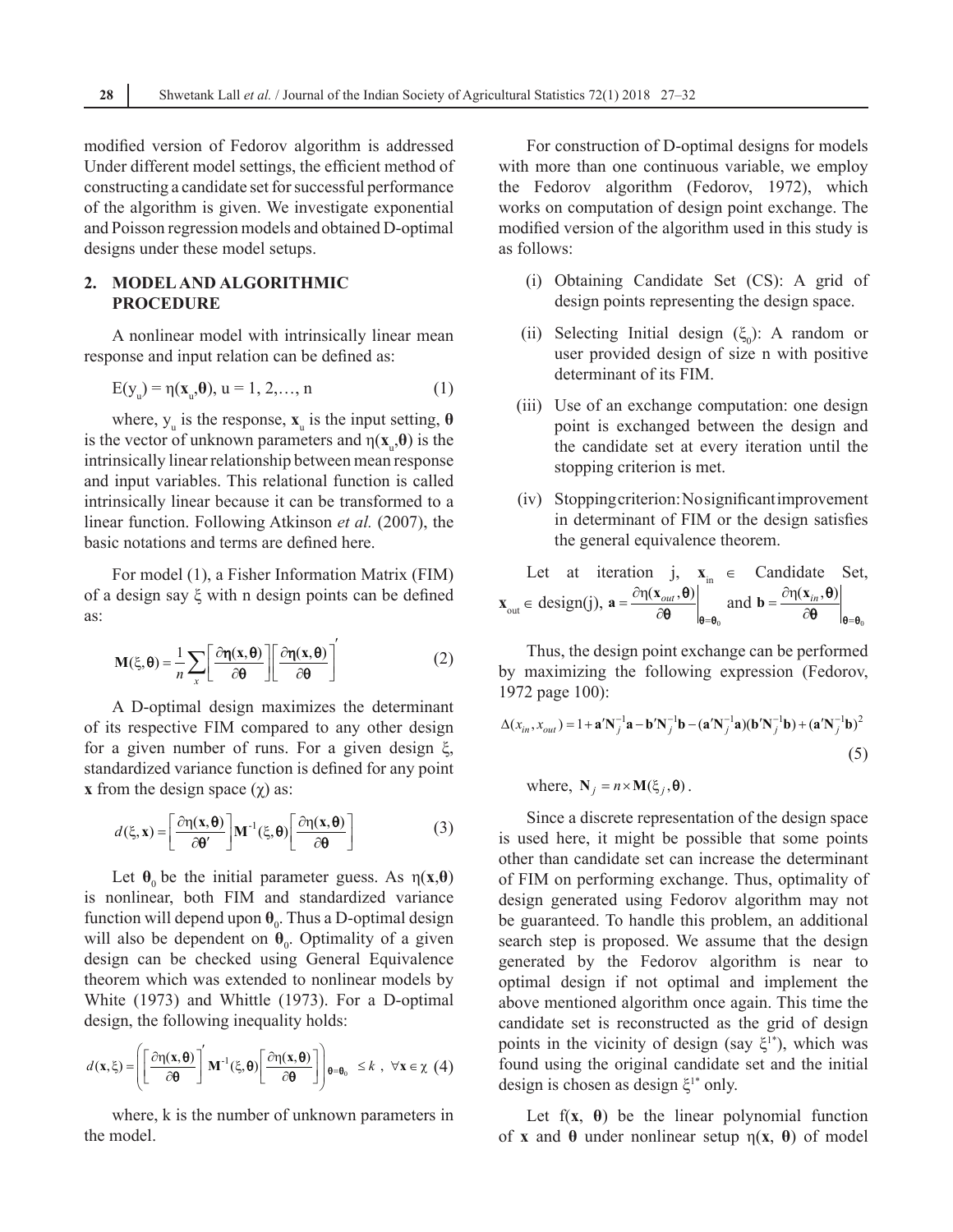(1). In model (1), the number of variables and their polynomial form is given by f(**x**, **θ**). Here, we have considered exponential and Poisson regression models for the following forms of f(**x**, **θ**) and obtained D-optimal designs:

$$
f(\mathbf{x}, \boldsymbol{\theta}) = \beta_0 + \beta_1 x_1 + \beta_2 x_2 \tag{6}
$$

$$
f(x, \theta) = \beta_0 + \beta_1 x_1 + \beta_2 x_2 + \beta_{12} x_1 x_2 \tag{7}
$$

$$
f(\mathbf{x}, \mathbf{\Theta}) = \beta_0 + \beta_1 x_1 + \beta_{11} x_1^2 + \beta_2 x_2 + \beta_{22} x_2^2 + \beta_{12} x_1 x_2 \tag{8}
$$

The maximum of standardized variance function give in (4) is denoted by by  $\rho = \max_{x} d(x, \xi)$ .

## **3. Transformation of Initial Parameter Guesses**

In this paper, all the design input variables are rescaled to the range [-1, 1]. Thus, the initial parameter guesses provided by an expert or experimenter in context of original variables range, cannot be used directly in the design generation procedure. Let  $x_i$ , i = 1,2,...,v be a design variable in model (1),  $x_i \in [a_i,$  $b_i$ ] and  $z_i \in [-1, 1]$  be the corresponding rescaled or coded variable. From the theory of response surface methodology, it is known that  $z_{iu} = \frac{(x_{iu} - x_{i0})}{\Delta_i}$ , where,  $x_{i0} = {b_i + a_i}/2$  and  $\Delta_i = {b_i - a_i}/2$ .

Since model (1) is intrinsically linear for mean response and input variables relation, we define

 $\eta$ (**x**, $\theta$ ) = g[ $f$ (**x**, $\theta$ )]

where,  $g()$  is some nonlinear function and  $f(x, \theta)$ is as defined earlier. Let  $\beta_0$ ,  $\beta_i$  and  $\beta_{ii}$  be the unknown parameters in model (1) with  $β_0$  being intercept,  $β_i$ is coefficient of first order term corresponding to variable  $x_i$  and  $\beta_{ii}$  is the coefficient of second order or cross product term corresponding to  $x_i$  and  $x_i$ , where  $i = 1, 2, \dots, v$ . Let  $\alpha_0$ ,  $\alpha_i$  and  $\alpha_{ii}$  be the parameters of the model corresponding to coded variables  $z_i$ . Then,

 $0 - P_0 \top \sum P_i \lambda_{i0}$ 1 *v*  $i^{\mathcal{A}}i$ *i x*  $\alpha_0 = \beta_0 + \sum_{i=1} \beta_i x_{i0}$ ,  $\alpha_i = \beta_i \Delta_i$  and  $\alpha_{ii'} = \beta_{ii'} \Delta_i \Delta_{i'}$ . This

formulation is helpful in using a vector of initial parameter guesses with respect to original variables for generating designs in terms of coded variables.

### **4. Construction of Candidate Set**

As discussed earlier, a candidate set is the discrete representation of continuous design space. The design generation can be seen as an optimization problem with the design criterion as objective function, candidate set as solution space and constraints related to variables and model. A candidate set should have low discrepancy or high uniform density. A candidate set with low density or high discrepancy might result in deletion of optimal and near optimal design points from the solution space. Although a candidate set with very high density seems tempting but it incurs huge computational costs at the same time. Evidently a candidate set with low density is bound to produce imprecise results. Hence, there is a trade off between accuracy and cost. There are two basic methods of constructing candidate set.

**Method A:** Let  $x_i$ ,  $i = 1,2,...,v$  be a design variable in model (1) with  $x_i \in [a_i, b_i]$  and S be the desired number of equidistant points in the range of any given design variable. The candidate points of variable  $x_i$  are given by  $x_{is} = a_i + (b_i - a_i)s/S$ ,  $s = 0,1,...,S$ . Similarly for each variable S, candidate points are found and candidate set is constructed by simply taking the Cartesian product of set of candidate points for all variables. Thus, the total number of design points in candidate set for model (1) with v variables is  $(S+1)^{y}$ . In this study,  $a_i = -1$  and  $b_i = 1$ , So,  $x_{is} = -1 + 2s/S$ .

**Method B:** It is similar to method A, except the candidate points for a given variable  $x_i$  is generated by taking equidistant points at a fixed increment (t) in its respective range. The total number of candidate points S for a variable  $x_i$ ,  $x_i \in [a_i, b_i]$  is given by  $S = 1 + (b_i - a_i)/t$ . Here  $S = 1 + 2/t$ .

Method A is more popular (Mandal and Torsney, 2006; Labadi and Wang, 2010) as it includes large fractions, while method B has candidate points with fixed size of fraction. In order to improve the Fedorov algorithm with candidate set constructed using method B, we propose an additional search step described below.

Let  $CS_0$  be the candidate set generated using method B with increment t and Fedorov algorithm resulted in design  $\xi_0$ . Assuming  $\xi_0$  is the design which lies in the neighbourhood of D-optimal design if it is not itself the D−optimal design, the following procedure is adopted for the case of two variables:

(i) Let  $d_{lm}$  be a point in design  $\xi_0$ ,  $l = 1,2,...n$ and m = 1,2. For each  $d_{lm}$  generate r (say 21)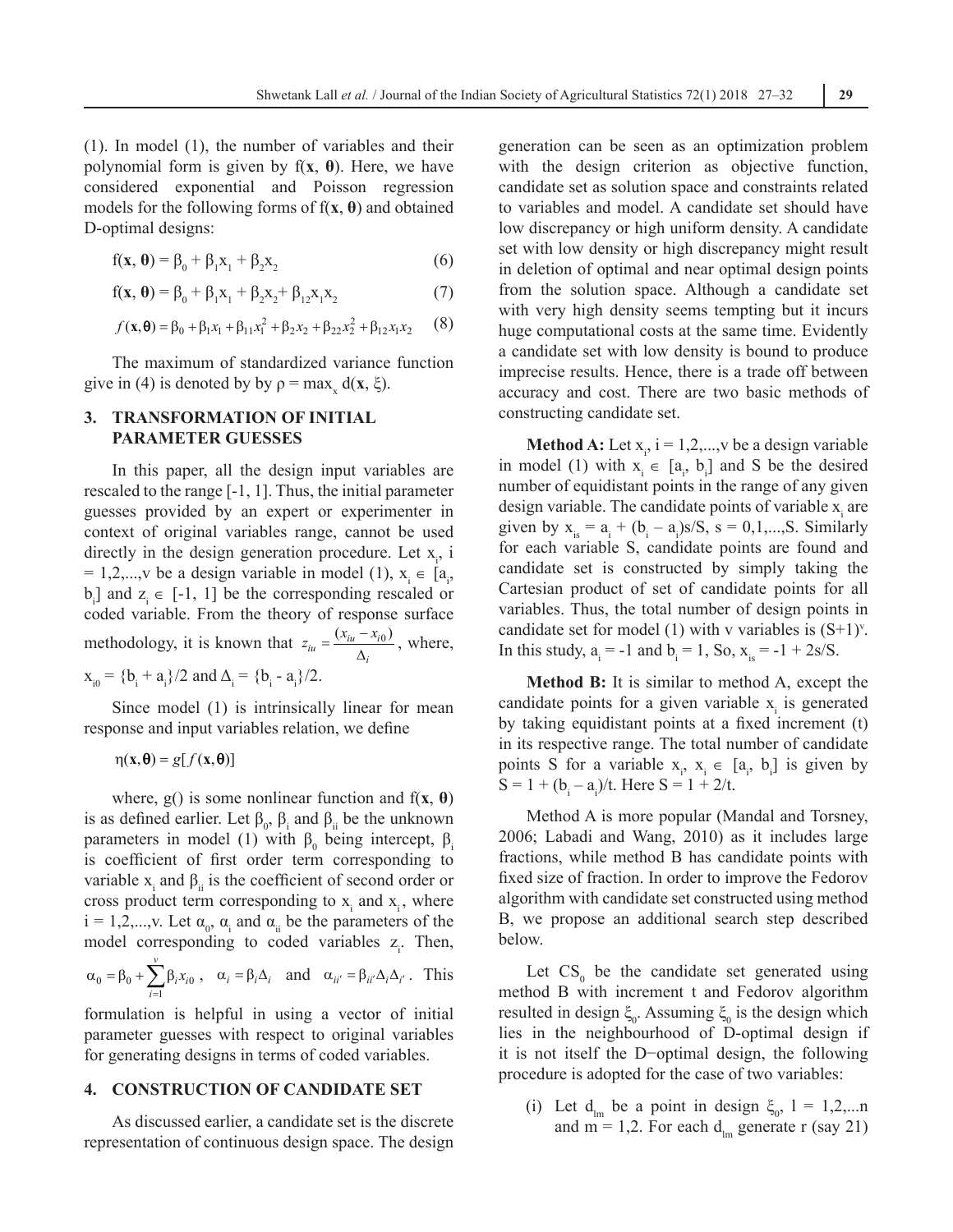equidistant points in the range  $[d<sub>lm</sub> - t, d<sub>lm</sub> + t]$ . Denote the set of r generated points by  $\{d_{lm}\}.$ 

- (ii) Take Cartesian product,  $\{d_{1}\}\otimes \{d_{12}\}\forall l$  and combine the resulting l grids into a single grid of points. The result is a grid with structure of a data frame or matrix with dimension  $Ir^2 \times 2$ .
- (iii) Remove the design point or the row of grid found in step 2 with entry less than -1 or greater than +1.

The output is a grid in the vicinity of  $\xi_0$ . Using this grid as candidate set and the design as initial design one can easily reach towards D−optimal design. We found that incorporation of this additional step gives improved results as compared to method A. The candidate points generated by method A are not equidistant and hence applying modification to this method will not give complete coverage of the design space.

#### **5. Exponential Model**

The exponential model is one of the most popular nonlinear models in agricultural and industrial situations. The general form of this model in our framework is defined as follows:

$$
y_u = \exp[f(\mathbf{x}_u, \boldsymbol{\theta})] + e_u, \, u = 1, 2, \dots, n \tag{9}
$$

where,  $y_{u}$  is the response corresponding to  $i^{th}$ design point and  $e_u \sim N(0, \sigma^2)$ ,  $\sigma^2 > 0$  is the error.

For a design ξ with n design points under exponential model setup and  $\theta_0$  being the vector of initial parameter guesses, FIM can be given by:

$$
\mathbf{M}(\xi,\boldsymbol{\theta}) = \frac{1}{n} \sum_{u=1}^{n} e^{2f(\mathbf{x},\boldsymbol{\theta}_0)} \mathbf{f}(\mathbf{x}) \mathbf{f}(\mathbf{x})' \tag{10}
$$

where,  $f(x)$  is such that  $f(x, \theta) = f(x)'\theta$ .

For two variables under first and second order polynomial form of  $f(x, \theta)$ , D-optimal designs have been generated and reported in Table 1, 2 and 3. The tables report the design generated for a model with given initial parameter guesses using the methods A and B for construction of candidate set (CS). The method A was constructed by taking Cartesian product of the sets of  $S + 1$  candidate points for the two variables  $x_1$  and  $x_2$ . In the same line, method B was used to obtain the candidate set by using S candidate

**Table 1.** First order exponential model with two variables

| $\overline{\text{CS}}$ | S   |                  |   | Design with $\theta_0 = [4, 1.5, 1.5]$ | $ M(\xi, \theta) $ | ρ          |          |
|------------------------|-----|------------------|---|----------------------------------------|--------------------|------------|----------|
| $\mathbf{A}$           | 19  | $\mathbf{x}_{1}$ | 1 |                                        | 0.368421           | $2.32E+14$ | 3.009732 |
|                        |     | x,               | 1 | 0.368421                               |                    |            |          |
|                        | 49  | $\mathbf{X}_{1}$ | 1 | 1                                      | 0.346939           | $2.33E+14$ | 3.001012 |
|                        |     | x,               | 1 | 0.346939                               | 1                  |            |          |
|                        | 99  | $\mathbf{x}_{1}$ | 1 | 1                                      | 0.333333           | $1.93E+14$ | 3        |
|                        |     | x,               | 1 | 0.333333                               | 1                  |            |          |
| B                      | 21  | $\mathbf{X}_{1}$ | 1 | 1                                      | 0.33               | $2.33E+14$ | 3        |
|                        |     | x,               | 1 | 0.33                                   | 1                  |            |          |
|                        | 51  | $\mathbf{x}_{1}$ | 1 | 1                                      | 0.332              | $2.33E+14$ | 3        |
|                        |     | x,               | 1 | 0.332                                  | 1                  |            |          |
|                        | 101 | $\mathbf{x}_1$   | 1 | 1                                      | 0.334              | $2.33E+14$ | 3        |
|                        |     | x,               | 1 | 0.334                                  | 1                  |            |          |

**Table 2.** First order exponential model with two variables and interaction

| $\mathbf{CS}$ | S   |         |   | Design with $\theta_0 = [4, 1.5, 1.5, 0.1]$ |          | $ M(\xi, \theta) $ | ρ          |                |
|---------------|-----|---------|---|---------------------------------------------|----------|--------------------|------------|----------------|
| $\mathsf{A}$  | 19  | $X_{1}$ | 1 | 0.368421                                    | 1        | 0.368421           | $1.10E+17$ | 4.023282       |
|               |     | $X_{2}$ | 1 | 0.368421                                    | 0.368421 | 1                  |            |                |
|               | 49  | $X_{1}$ | 1 | 0.346939                                    | 1        | 0.346939           | $1.11E+17$ | 4.002316       |
|               |     | $X_{2}$ | 1 | 0.346939                                    | 0.346939 | 1                  |            |                |
|               | 99  | $X_1$   | 1 | 0.333333                                    | 1        | 0.333333           | $1.11E+17$ | 4.000185       |
|               |     | $X_{2}$ | 1 | 0.333333                                    | 0.333333 | 1                  |            |                |
| B             | 21  | $X_1$   | 1 | 0.33                                        | 1        | 0.34               | $1.11E+17$ | $\overline{4}$ |
|               |     | $X_{2}$ | 1 | 0.33                                        | 0.34     | 1                  |            |                |
|               | 51  | $X_{1}$ | 1 | 0.336                                       | 1        | 0.336              | $1.11E+17$ | 4.000001       |
|               |     | $X_{2}$ | 1 | 0.336                                       | 0.336    | 1                  |            |                |
|               | 101 | $X_1$   | 1 | 0.334                                       |          | 0.338              | $1.11E+17$ | $\overline{4}$ |
|               |     | x,      | 1 | 0.334                                       | 0.338    | 1                  |            |                |

**Table 3.** Second order exponential model with two variables and all second order terms

| $\overline{\text{CS}}$ | S   |              | Design with $\theta_0 = [4, 1.5, 1.5, 0.5, 0.5, 0.1]$ |      | $ \mathbf{M}(\xi, \theta) $ | ρ            |              |              |              |         |
|------------------------|-----|--------------|-------------------------------------------------------|------|-----------------------------|--------------|--------------|--------------|--------------|---------|
| A                      | 19  | $X_{1}$      | $-1$<br>$-1$                                          |      | 0.789474                    | 1            | 1            | 1            | $1.56E + 30$ | 6.04338 |
|                        |     | $X_{2}$      | $-1$                                                  | 1    | 1                           | $\mathbf{1}$ | $-1$         | 0.368421     |              |         |
|                        | 49  | $X_1$        | $-1$                                                  | $-1$ | 0.795918                    | $\mathbf{1}$ | $\mathbf{1}$ | $\mathbf{1}$ | $1.57E + 30$ | 6.04232 |
|                        |     | $X_{\gamma}$ | $-1$                                                  | 1    | 1                           | 1            | $-1$         | 0.428571     |              |         |
|                        | 99  | $X_{1}$      | $-1$                                                  | $-1$ | 0.777778                    | 1            | 1            | 1            | $1.58E + 30$ | 6       |
|                        |     | $X_{2}$      | $-1$                                                  | 1    | 1                           | 1            | $-1$         | 0.42         |              |         |
| B                      | 21  | $X_1$        | $-1$                                                  | $-1$ | 0.776                       | 1            | 1            | 1            | $1.58E + 30$ | 6       |
|                        |     | $X_{2}$      | $-1$                                                  | 1    | 1                           | 1            | $-1$         | 0.42         |              |         |
|                        | 51  | $X_1$        | $-1$                                                  | $-1$ | 0.776                       | 1            | 1            | $\mathbf{1}$ | $1.58E + 30$ | 6       |
|                        |     | $X_{2}$      | $-1$                                                  | 1    | $\mathbf{1}$                | 1            | $-1$         | 0.42         |              |         |
|                        | 101 | $X_1$        | $-1$                                                  | $-1$ | 0.778                       | 1            | 1            | $\mathbf{1}$ | $1.58E + 30$ | 6       |
|                        |     | $X_{2}$      | $-1$                                                  | 1    | 1                           | 1            | $-1$         | 0.42         |              |         |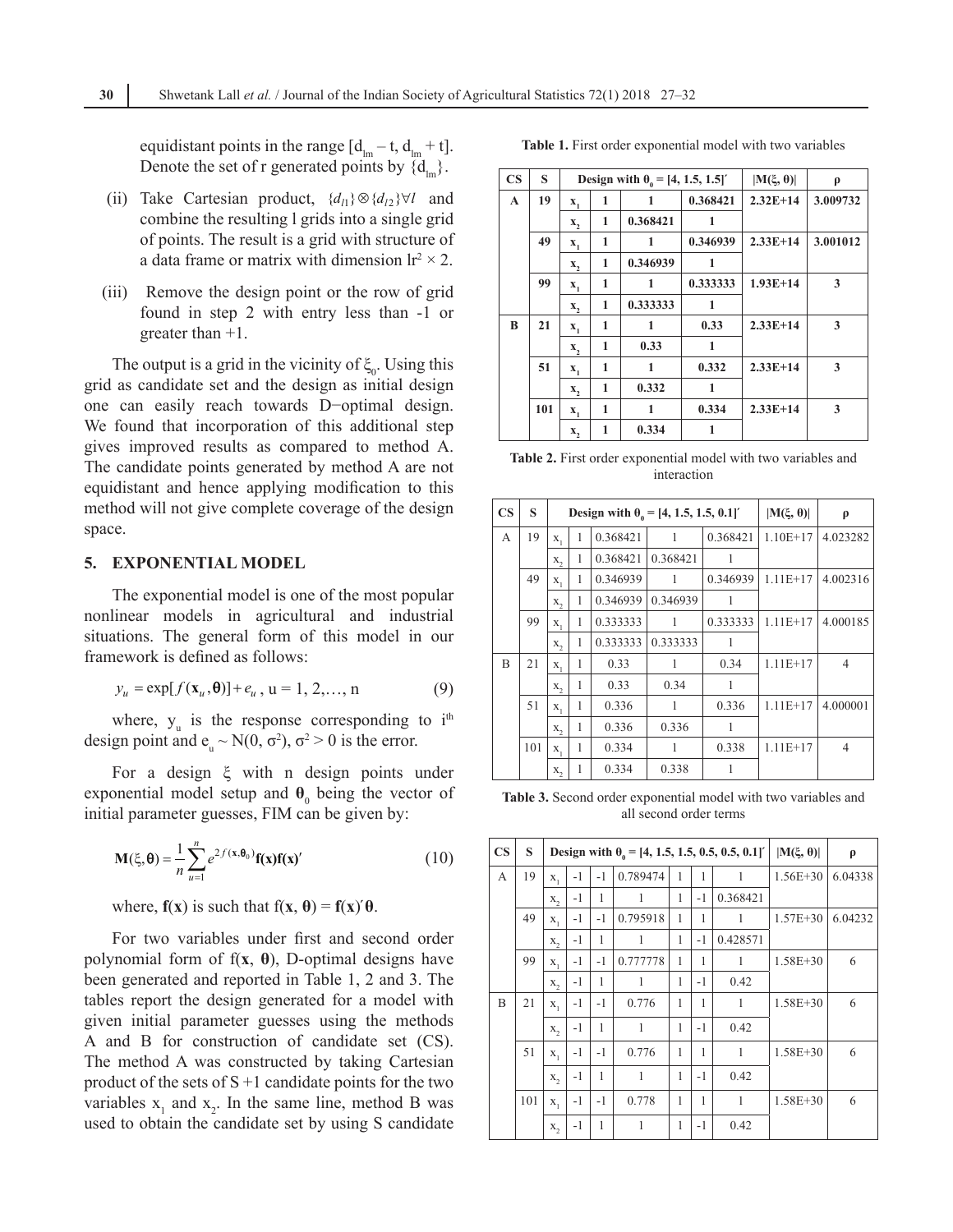points taken for both the variables. For method B, the additional search step was also implemented to find the final designs reported in the tables. The number of runs in the designs is equal to the number of unknown parameters in the model. The tables also give the value of determinant of FIM for the respective designs along with the value of  $\rho$  to check their optimality.

#### **6. Poisson Regression Model**

A Poisson regression model can be written as

$$
Y_{ij} \sim \text{Poisson}(\lambda_i),\tag{11}
$$

where  $\lambda_i = \exp[f(x, \theta)]$ 

In toxicity research,  $y_{ii}$  is the number of organisms or cells that survive the experiment for the j-th replicate at the i-th design point and we assume it follows a Poisson distribution with  $\lambda_i$  as the mean. Similar to exponential model the FIM is found as

$$
\mathbf{M}(\xi,\mathbf{\theta}) = \frac{1}{n} \sum_{u=1}^{n} e^{\int (\mathbf{x},\mathbf{\theta}_0)} \mathbf{f}(\mathbf{x}) \mathbf{f}(\mathbf{x})' \tag{12}
$$

The difference in the form of FIMs of designs for exponential and Poisson regression model is due to the different response distributions. For details related to FIM see Atkinson *et al.* (2007), Wang *et al.* (2006) and Russell *et al.* (2009).

Table 4, 5 and 6 report the D-optimal designs found for different Poisson regression model setup.

**Table 4.** First order Poisson regression model with two variables

| <b>CS</b> | S   |            |   | Design with $\theta_0 = [4, 1.5, 1.5]$ | $ \mathbf{M}(\xi, \boldsymbol{\theta}) $ | ρ       |          |
|-----------|-----|------------|---|----------------------------------------|------------------------------------------|---------|----------|
| А         | 19  | 1<br>$X_1$ |   | $-0.36842$                             | 1                                        | 2823620 | 3.002259 |
|           |     | $X_{2}$    | 1 | 1                                      | $-0.36842$                               |         |          |
|           | 49  | $X_1$      | 1 | $-0.34694$                             | 1                                        | 2826881 | 3.000246 |
|           |     | $X_{2}$    | 1 | 1                                      | $-0.34694$                               |         |          |
|           | 99  | $X_1$      | 1 | 1                                      | $-0.33333$                               | 2827466 | 3        |
|           |     | $X_{2}$    | 1 | $-0.33333$                             | 1                                        |         |          |
| B         | 21  | 1<br>$X_1$ |   | $-0.332$                               | 1                                        | 2827460 | 3        |
|           |     | $X_{2}$    | 1 | 1                                      | $-0.332$                                 |         |          |
|           | 51  | $X_1$      | 1 | $-0.336$                               | 1                                        | 2827443 | 3        |
|           |     | $X_{2}$    | 1 | 1                                      | $-0.336$                                 |         |          |
|           | 101 | $X_1$      | 1 | $-0.332$                               | 1                                        | 2827460 | 3        |
|           |     | $X_2$      | 1 | 1                                      | $-0.332$                                 |         |          |

According to the theoretical result given by Russell *et al.* (2009), the D-optimal design for first order Poisson regression model with two variables with initial parameter guesses  $\theta_0 = [4, 1.5, 1.5]$ *'* will be  $\{(1,1), (1,-1/3), (-1/3,1)\}.$ 

**Table 5.** First order Poisson regression model with two variables and interaction

| $\overline{\text{CS}}$ | S   |         |   | Design with $\theta_0 = [4, 1.5, 1.5, 0.1]$ | $ M(\xi, \theta) $ | $\rho$     |          |                |
|------------------------|-----|---------|---|---------------------------------------------|--------------------|------------|----------|----------------|
| A                      | 19  | $X_1$   | 1 | $-0.36842$                                  | $-0.36842$         | 1          | 18954381 | 4.004941       |
|                        |     | $X_{2}$ | 1 | $-0.36842$                                  | 1                  | $-0.36842$ |          |                |
|                        | 49  | $X_1$   | 1 | $-0.34694$                                  | $-0.30612$         | 1          | 19006831 | 4.000793       |
|                        |     | X,      | 1 | $-0.34694$                                  | 1                  | $-0.30612$ |          |                |
|                        | 99  | $X_1$   | 1 | $-0.33333$                                  | $-0.33333$         | 1          | 19014712 | 4.000185       |
|                        |     | $X_{2}$ | 1 | $-0.33333$                                  | 1                  | $-0.33333$ |          |                |
| B                      | 21  | $X_1$   | 1 | $-0.34$                                     | $-0.324$           | 1          | 19016296 | $\overline{4}$ |
|                        |     | $X_{2}$ | 1 | $-0.34$                                     | 1                  | $-0.324$   |          |                |
|                        | 51  | $X_1$   | 1 | $-0.336$                                    | $-0.328$           | 1          | 19016318 | $\overline{4}$ |
|                        |     | $X_{2}$ | 1 | $-0.336$                                    | 1                  | $-0.328$   |          |                |
|                        | 101 | $X_1$   | 1 | $-0.34$                                     | $-0.328$           | 1          | 19016037 | $\overline{4}$ |
|                        |     | $X_2$   | 1 | $-0.34$                                     | 1                  | $-0.328$   |          |                |

**Table 6.** Second order Poisson regression with two variables and all second order terms

| $\mathbf{CS}$ | S   |         |      |              |      |              | Design with $\theta_0 = [4, 1.5, 1.5, 0.5, 0.5, 0.1]$ |              | $ \mathbf{M}(\xi, \theta) $ | $\rho$   |
|---------------|-----|---------|------|--------------|------|--------------|-------------------------------------------------------|--------------|-----------------------------|----------|
| A             | 19  | $X_1$   | $-1$ | $-1$         | 1    | 1            | 0.578947                                              | -1           | $4.62E+13$                  | 6.013574 |
|               |     | $X_{2}$ | $-1$ | $\mathbf{1}$ | $-1$ | 1            | $\mathbf{1}$                                          | 0.157895     |                             |          |
|               | 49  | $X_1$   | $-1$ | $-1$         | 1    | 1            | 0.55102                                               | 1            | $4.63E+13$                  | 6.003134 |
|               |     | $X_2$   | $-1$ | 1            | $-1$ | 1            | $\mathbf{1}$                                          | 0.183674     |                             |          |
|               | 99  | $X_1$   | $-1$ | $-1$         | 1    | $\mathbf{1}$ | 0.555556                                              | $\mathbf{1}$ | $4.63E+13$                  | 6.000997 |
|               |     | $X_{2}$ | $-1$ | $\mathbf{1}$ | $-1$ | 1            | $\mathbf{1}$                                          | 0.191919     |                             |          |
| B             | 21  | $X_1$   | $-1$ | $-1$         | 1    | 1            | 0.56                                                  | 1            | $4.63E+13$                  | 6        |
|               |     | X,      | $-1$ | $\mathbf{1}$ | $-1$ | 1            | $\mathbf{1}$                                          | 0.192        |                             |          |
|               | 51  | $X_1$   | $-1$ | $-1$         | 1    | 1            | 0.56                                                  | $\mathbf{1}$ | $4.63E+13$                  | 6        |
|               |     | $X_{2}$ | $-1$ | 1            | $-1$ | 1            | $\mathbf{1}$                                          | 0.192        |                             |          |
|               | 101 | $X_1$   | $-1$ | $-1$         | 1    | 1            | 0.56                                                  | 1            | $4.63E+13$                  | 6        |
|               |     | $X_{2}$ | $-1$ | 1            | $-1$ | 1            | $\mathbf{1}$                                          | 0.192        |                             |          |

#### **7. Discussion**

The choice of nonlinear models with intrinsically linear mean response and input variable relation in the present study helped in generating designs in desired coded variable range. This type of consideration is not needed for linear models as the designs, FIMs and other functions do not depend upon the initial parameter guesses. Since the initial parameter guesses